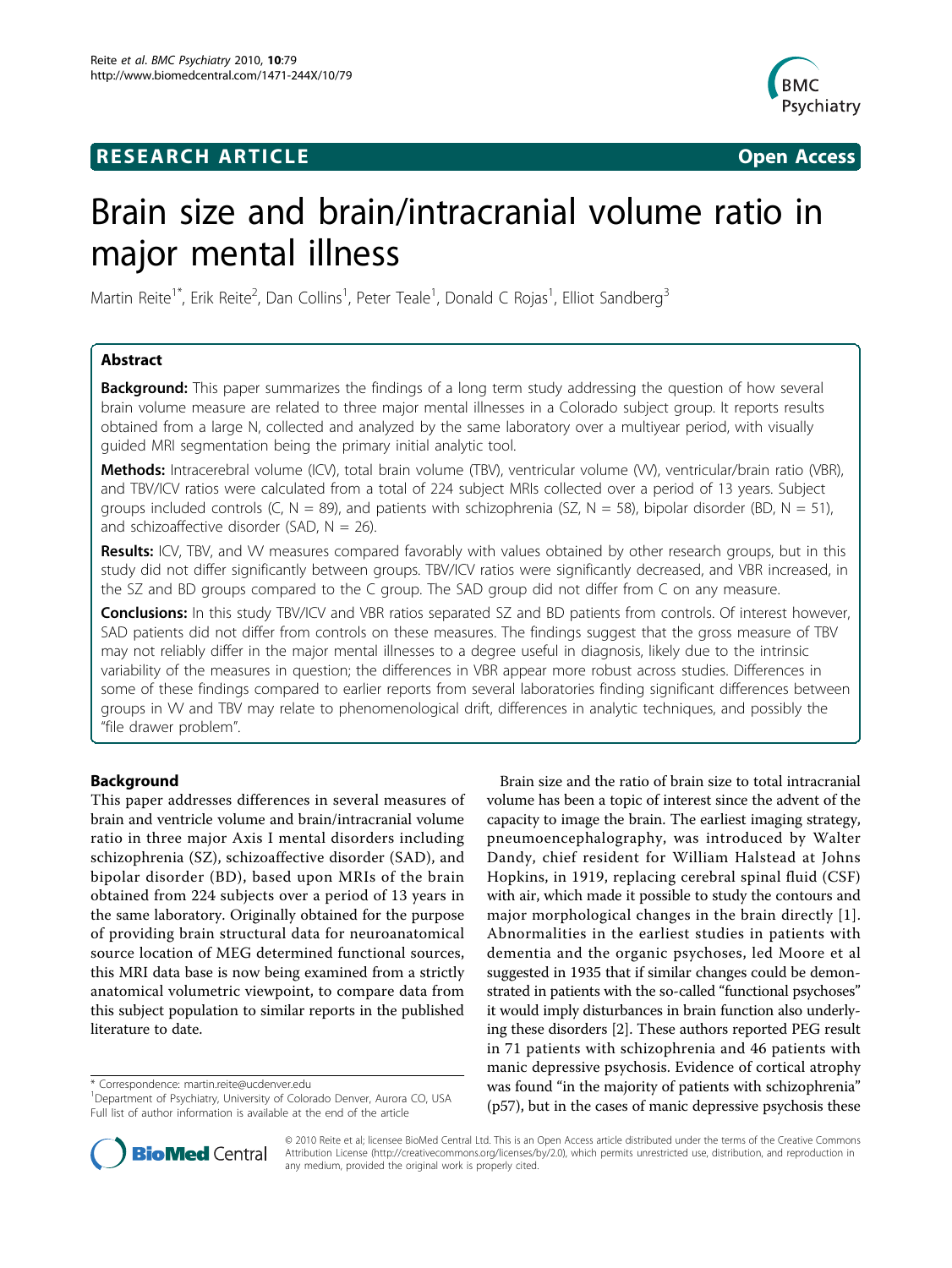investigators stated "The encephalograms in this group showed no consistent picture that would characterize manic-depressive psychosis" (p61). Haug in 1962 [[3](#page-7-0)] reviewed PEG studies of schizophrenia to date, and added 101 new cases of schizophrenia, of which 73 had a diagnosis of definite or probable dementia as well, finding evidence of abnormal PEGs in 58%, usually ventricular dilatation or increased subarachnoid space suggestive of cortical atrophy. In general, the early PEG studies were complicated by relative lack of diagnostic clarity, absence of controls, and the fact that patient populations were most often chronically hospitalized and frequently demented individuals with many co morbidities, as well as poor resolution and difficulty quantifying the imaging data.

The development of computerized axial tomography greatly enhanced the capacity to visualize the outlines of the brain and ventricular system and identify significant structural abnormalities, although volumetric calculations were compromised by issues of slice thickness, and difficulties estimating the volume of radiolucent CSF (e.g. in the sulci). A review of 50 CT studies in schizophrenia reported inconsistency (and diminution) of findings over time, and the interesting observation that studies in larger numbers of subjects appeared to less often find significant differences compared to studies with fewer subjects [[4\]](#page-7-0).

The subsequent development of magnetic resonance imaging (MRI), in association with the dramatic increase in computational capabilities including computerized image analysis, led to an explosion of neuroanatomical studies of brain structure in mental illness. As of the date of this writing, a Medline search combining CT, brain and schizophrenia retrieve 443 publications, and brain, schizophrenia, and MRI return 1152 publications. In the case of bipolar disorder, searches of bipolar disorder and manic depressive disorder, CT, and brain return 70 publications, and with MRI instead of CT, 228. Salient is the development of major data bases such as the 'Internet Brain Volume Database' [\[5\]](#page-7-0) funded by 'The Human Brain Project' which attempts to archive this extensive volumetric data.

SZ, now generally considered to represent a neurodevelopmental disorder, has been studied most intensively in terms of brain volume changes. Findings were often not consistent however. Earlier studies frequently suggested fairly significant volumetric differences in patients compared to controls; later studies usually with larger Ns have often been more equivocal. In a 1999 review of 8 longitudinal MRI studies of brain structural changes in SZ (which included a number of structures as well as ventricle size), DeLisi [[6\]](#page-7-0) was only able to conclude that changes in such variables appear greater across the life span in subjects with SZ compared to controls, but the specifics are highly variable.

The brain volume of patients with BD has been less intensively studied.

A meta-analysis published by McDonald et al in 2004 systematically analyzed twenty six studies which investigated volumetric measurement on up to 404 BD patients [[7](#page-7-0)]. Their conclusions established that the volumes of most brain structures are preserved in BD other than a noted association with right-sided ventricular enlargement.

No studies yet independently report brain volume or brain/ICV ratio in SAD, which seems unusual for a disorder which, at least in the Denver public mental health system, outnumbers SZ in frequency. There is no independent MESH code for SAD, and when used as a keyword, it is rather included under the terms schizophrenia and disorders with psychotic features, perhaps related to sparsity of published biomarkers specific to SAD.

This manuscript reports the findings from this group of subjects addressing several areas, including 1) how replicable is the evidence supporting altered brain volume (BV) in these major mental disorders, 2) is there evidence supporting altered intracranial volume (ICV, the space available for the brain to fill) in these disorders, 3) what is the evidence for altered ratios of BV to ICV, suggesting BV may have changed after ICV developed, and 4) what is the evidence for altered VV and VBR in these disorders.

The manuscript is based upon data collected with the support of several NIH grants over approximately the past 13 years, which offers advantages (relatively large number of subjects, methodological consistency within the same laboratory), and of course some possible problems (imaging equipment changes with time).

## Methods

#### Subjects

We obtained MRI scans from a total of 224 subjects over a time period of thirteen years, beginning in 1992. Subjects were participants in one or more of two NIMH funded R01 grants studying MEG based biological variables in mental disorders, and included individuals with SZ (N = 58, 40 males), SAD (N = 26, 18 males), BD (N = 51, 24 males), as well as normal controls  $(C, N = 89,$ 42 males).

Patient subjects of any race between the age of 18 and 58 that met the DSM-IV criteria for BD, SAD or SZ that were without the presence of a current or recent (past 3 mo) diagnosis of alcohol or substance abuse/dependence, had no history of a neurological disorder (epilepsy, stroke, traumatic brain injury, significant environmental/ toxic injury, other neurodevelopmental or neurodegenerative disorders, past meningitis/encephalitis, autism, pervasive developmental disorder, or mental retardation), or current major medical illness were eligible for the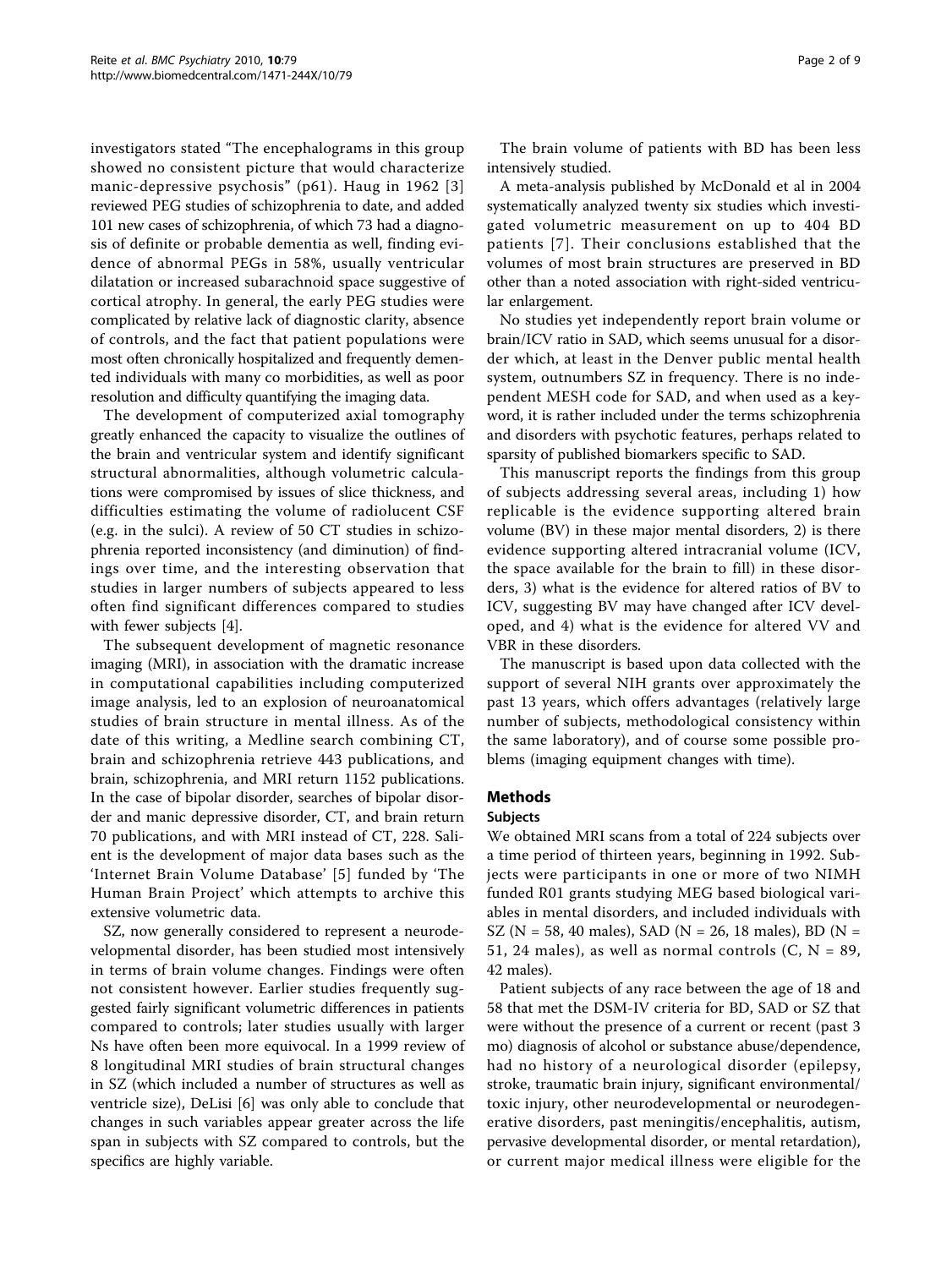study. All patient subjects were recruited from the Denver metropolitan area and were in outpatient treatment. Psychiatric diagnoses were based upon a formal structured diagnostic interview (SCID-P) performed by MR or a research assistant that had been trained to criteria on SCID interview procedures with review of SCID findings with MR. Comparison control subjects were community volunteers with no history of mental illness or neurological disease. Control subjects met criteria for never mentally ill on the SCID-NP. All participants completed the Annett Handedness Scale [\[8\]](#page-7-0).

The majority of patient subjects were medicated. Most SZ subjects were taking typical or atypical antipsychotics, most BD patients taking mood stabilizers as well as possibly antipsychotics, and SAD patients taking various combinations of mood stabilizers and antipsychotics. Demographic and medication data for the all subjects are summarized in Table 1.

All experimental protocols were approved by the Colorado Multiple Institutional Review Board, and after the studies had been fully explained to them, all subjects were required to sign an informed consent. BD subjects were studied in a euthymic state, as defined by a Hamilton Depression Rating Scale score < 7, and Young Mania Rating Scale score < 6.

#### MRI Data Acquisition

MRIs were obtained at one of three sites: including a GE Signa 1.5 T (153 scans) scanner at the University of Colorado Hospital, a 1.5 T Philips NT (48 scans) scanner at the Denver VAMC, and a GE 3.0 T (23 scans) MRI scanner located within the Department of Psychiatry, UCDenver. Standardized T1 weighted image protocols  $(TR = 40 \text{ ms}, TE = 5 \text{ ms})$  were used on all instruments, imaging the head with 124 1.7 mm thick, contiguous coronal images, voxel dimensions  $0.94 \times 0.94$  mm  $\times$ 1.7 mm. The proportion of scans across the 3 scanners among the 4 groups was not significantly different,  $\chi^2$  (6) = 11.12, p > .05.

A single investigator (ER) determined all intracranial and brain volumes over the total course of the study. Formal training in brain volume identification including accurate delineation of the skull-CSF boundary was provided by a board certified neuroradiologist (ES). A combination of manual and automated brain extraction techniques based upon IDL software [[9\]](#page-7-0) was used to identify and extract the intracranial volume and brain volume contained within. Briefly, each slice in the coronal series was displayed on the computer screen, and an initial computer estimate of inner skull boundary, CSF, and brain tissue in that slice based upon pixel intensity values was performed automatically using the contourbased thresholding function of IDL. Each resulting slice with automated estimates was then visually examined sequentially, slice by slice, in detail. The accuracy of the inner skull border was determined visually, necessary corrections were made using hand tracing, and the resulting bone and tissue external to this boundary was stripped leaving ICV containing brain and CSF for that slice. Next the estimate of CSF - brain boundary was examined and corrected visually by hand as necessary, and CSF in that slice was removed, leaving brain tissue for that slice. These functions were performed sequentially for each brain MRI slice from front to back. The entire procedure required approximately 3-4 hours for each brain. A more detailed comment on methods for identifying ICV boundaries can be found in appended Additional file [1](#page-7-0).

Additionally, subsequent processing was used to independently separate ventricular from non-ventricular CSF based upon several automated methods. Using FSL "Fast" segmentation software [\[10](#page-7-0)], the brains (which had already had all tissue external to the CSF-inner table boundary removed) were segmented and the three tissue types, grey, white and csf were classified by pixel value. Using highdimensional warping software "Hammer" [\[11\]](#page-7-0) the images were warped to a ventricle labeled brain template. Individual subjects image volumes were then multiplied by the inverse of the deformation field retained from the warp into template space, resulting in ventricle volumes for each subject in their original space. A ratio of brain volume (with ventricular volume removed) to intracranial volume (TBV/ICV), and ventricle/brain ratio (VBR) was then computed for each subject.

Statistica 6.1 (Statsoft, Tulsa, OK) software was used for data analysis. Null-hypothesis significance testing was conducted at .05 alpha (two-tailed), using Type III sums of squares. Differences in demographic variables between groups were evaluated using separate one-way, between groups ANOVA. The effect of scanner on MRI

|  |  |  | Table 1 Group demographics |
|--|--|--|----------------------------|
|--|--|--|----------------------------|

| Characteristic             | Bipolar group | Schizoaffective group | Schizophrenic group | <b>Controls</b> |  |  |
|----------------------------|---------------|-----------------------|---------------------|-----------------|--|--|
| Number of subjects         | 51 (24 males) | 26 (18) males         | 58 (40 males)       | 89 (42 males)   |  |  |
| Age (std dev)              | 40.65 (10.85) | 36.37 (11.78)         | 39.22 (7.95)        | 34.34 (8.79)    |  |  |
| Education years            | 14.45 (2.03)  | 13.30 (2.42)          | 12.94 (2.55)        | 15.26 (1.91)    |  |  |
| Handedness (Annette score) | 0.85(0.14)    | 0.85(0.27)            | 0.71(0.49)          | 0.79(0.36)      |  |  |
| Number medicated           | 45            | 24                    | 54                  |                 |  |  |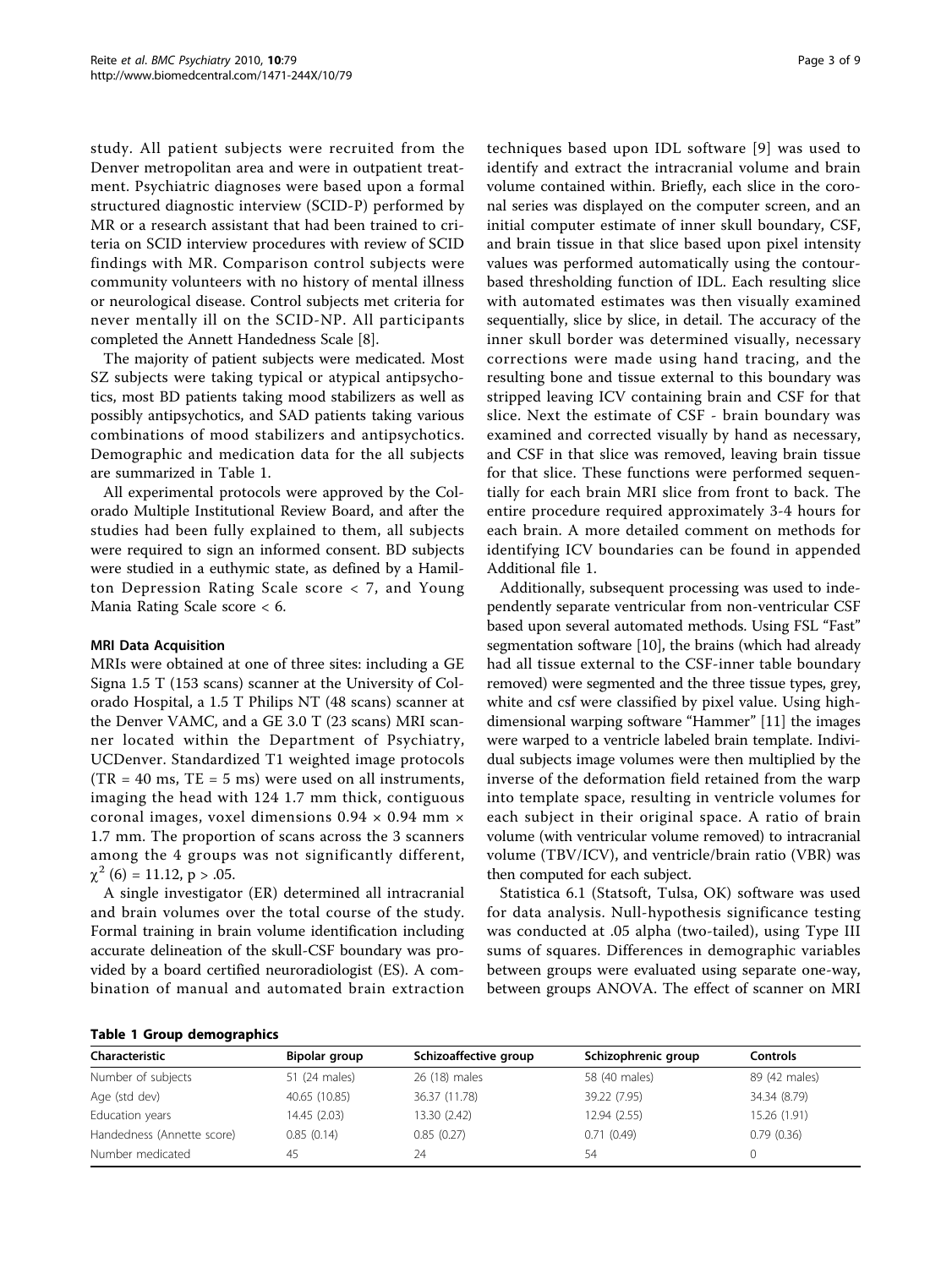measures was assessed using one-way ANOVAs. To examine the impact of gender on the MRI variables, Independent Student's t-tests were computed separately for the dependent measures. To evaluate group effects for the MRI variables, a one-way ANCOVA was conducted separately for total brain volume (TBV), ventricular volume (VV), intracranial volume (ICV) and the ratio of brain volume to intracranial volume, using gender and age as covariates for the analyses. Pearson Product Moment Correlation Coefficients were used to compute correlations between demographic variables and MRI variables. Post-hoc analyses of group main effects were conducted using Fisher's Least Significant Difference (LSD) tests. A one-way ANOVA as used to examine VBR and diagnosis as the between subjects factor.

## Results

A summary of mean vales and standard deviations for ICV, TBV, VV, VBR and TBV/ICV ratio are tabulated in Table 2.

TBV, ICV and VBR did not significantly differ between scanners. Given that and the lack of significantly different proportions of patient groups between the scanners, the scanner variable was not considered further in subsequent analyses.

There were significant gender differences in all of the volume measurements, but not for the TBV/ICV ratio measure. For VV (not illustrated), TBV and ICV, men had significantly larger volumes than women,  $t(222)$  = 4.63,  $p < .001$ ,  $t(222) = 8.98$ ,  $p < .001$  and  $t(222) = 9.38$ , p < .001, respectively. There was a significant difference in age between groups,  $F(3, 220) = 6.02$ ,  $p < .001$ . Posthoc analyses revealed that the C group (mean age 34.34 years) was significantly younger than the BD (40.65 years) and SZ (39.22 years) groups,  $p < .001$  and  $p = .002$ respectively. Age was significantly correlated with VV  $(r = .25, p < .001)$ , TBV  $(r = -.15, p < .05)$  and TBV/ICV ratio (r = -.19, p = .005), but not with ICV (p = -.12, p = .08). We therefore employed both age and gender as covariates in subsequent analyses.

For TBV, the group main effect, although trending, was formally statistically non-significant,  $F(3, 218) =$ 2.42, p = .07. Likewise, for ICV the group main effect was non-significant,  $F(3, 218) = 1.62$ ,  $p = .19$ . No group differences in VV were observed, F(2, 218) = .81, p = .49. For the TBV/ICV measure, the group main effect was however significant,  $F(3,227) = 2.58$ ,  $p = .05$ . Post hoc analysis revealed that the TBV/ICV ratio in both BD and SZ subjects were smaller than controls,  $p = .007$  and  $p = .005$  respectively.

The ANOVA for VBR found that the diagnosis main effect was significant,  $F(3,220) = 4.74$ ,  $p = .003$ . Posthoc LSD testing revealed that the BD and SZ groups had significantly higher ratios than controls ( $p = .009$  and  $p = .001$ ), but theSAD group was not significantly different than  $C$  ( $p > .05$ ). No other effects were significant.

Examination of the raw mean values for several of the variables might suggest concordance with recently published data for SZ. The SZ patients indeed demonstrated smaller brains. The male SZ subjects had TBV 38 cc (about 3%) smaller than male controls; females with SZ had TBV 79 cc (about 6%) smaller than controls. ICV values were also slightly smaller in the SZ groups however. None of these differences reached formal statistical significance however reflecting intrinsic variability in the

Table 2 Means and standard deviations (SD) for intracranial volume (ICV), total brain volume (TBV), ventricular volume (VV), ventricle/brain ratio (VBR), and brain volume/intracranial volume ratio (TBV/ICV)

| <b>Bipolar Subjects</b>         |               | <b>ICV</b>         | <b>TBV</b>             | <b>VV</b>         | <b>VBR</b>          | <b>TBV/ICV</b>    |
|---------------------------------|---------------|--------------------|------------------------|-------------------|---------------------|-------------------|
| Male $(n = 24)$                 | Mean $\pm$ SD | 1482.563 ± 138.828 | 1329.843 ± 129.378     | $31.51 \pm 13.9$  | $0.243 \pm 0.0102$  | $0.897 \pm 0.030$ |
| Female $(n = 27)$               | Mean $\pm$ SD | 1302.536 ± 112.330 | $1166.931 \pm 110.786$ | $21.77 \pm 6.08$  | $0.0192 \pm 0.0056$ | $0.895 \pm 0.019$ |
| Total $(n = 51)$                | Mean $\pm$ SD | 1387.255 ± 153.827 | 1243.596 ± 144.313     | $26.64 \pm 10.05$ | $0.0217 \pm 0.0079$ | $0.896 \pm 0.025$ |
| <b>Control Subjects</b>         |               | <b>ICV</b>         | <b>TBV</b>             | ۷V                | <b>VBR</b>          | <b>TBV/ICV</b>    |
| Male $(n = 42)$                 | Mean $\pm$ SD | 1489.755 ± 114.978 | 1354.338 + 111.556     | $25.18 \pm 9.90$  | $0.0190 \pm 0.0075$ | $0.908 \pm 0.018$ |
| Female $(n = 47)$               | Mean $\pm$ SD | 1345.118 ± 116.599 | $1215.653 \pm 105.602$ | $20.99 \pm 6.25$  | $0.0176 \pm 0.0048$ | $0.903 \pm 0.021$ |
| Total $(n = 89)$                | Mean $\pm$ SD | 1413.374 ± 136.157 | 1281.100 ± 128.356     | $23.08 \pm 8.07$  | $0.0182 \pm 0.0061$ | $0.906 \pm 0.020$ |
| <b>Schizoaffective Subjects</b> |               | <b>ICV</b>         | <b>TBV</b>             | <b>VV</b>         | <b>VBR</b>          | <b>TBV/ICV</b>    |
| Male $(n = 18)$                 | Mean $\pm$ SD | 1435.895 ± 118.635 | 1298.308 ± 101.764     | $26.33 \pm 10.96$ | $0.0208 \pm 0.0084$ | $0.904 \pm 0.016$ |
| Female $(n = 8)$                | Mean $\pm$ SD | 1328.658 ± 122.739 | 1196.083 ± 107.790     | $24.71 \pm 4.40$  | $0.0213 \pm 0.0046$ | $0.900 \pm 0.015$ |
| Total ( $n = 26$ )              | Mean $\pm$ SD | 1402.899 ± 127.814 | 1266.854 ± 112.296     | $25.52 \pm 7.68$  | $0.0210 \pm 0.0065$ | $0.903 \pm 0.015$ |
| Schizophrenic Subjects          |               | <b>ICV</b>         | <b>TBV</b>             | VV                | <b>VBR</b>          | <b>TBV/ICV</b>    |
| Male $(n = 40)$                 | Mean $\pm$ SD | 1464.978 ± 126.294 | 1315.718 ± 118.423     | $29.15 \pm 0.36$  | $0.0227 + 0.073$    | $0.898 \pm 0.018$ |
| Female $(n = 18)$               | Mean $\pm$ SD | 1263.270 ± 123.169 | 1136.627 ± 133.719     | $24.24 \pm 8.66$  | $0.0217 \pm 0.0068$ | $0.898 \pm 0.027$ |
| Total $(n = 58)$                | Mean $\pm$ SD | 1402.379 ± 158.788 | 1260.138 ± 148.032     | $26.69 \pm 9.01$  | $0.0222 \pm 0.0071$ | $0.898 \pm 0.021$ |

Volumes in ml.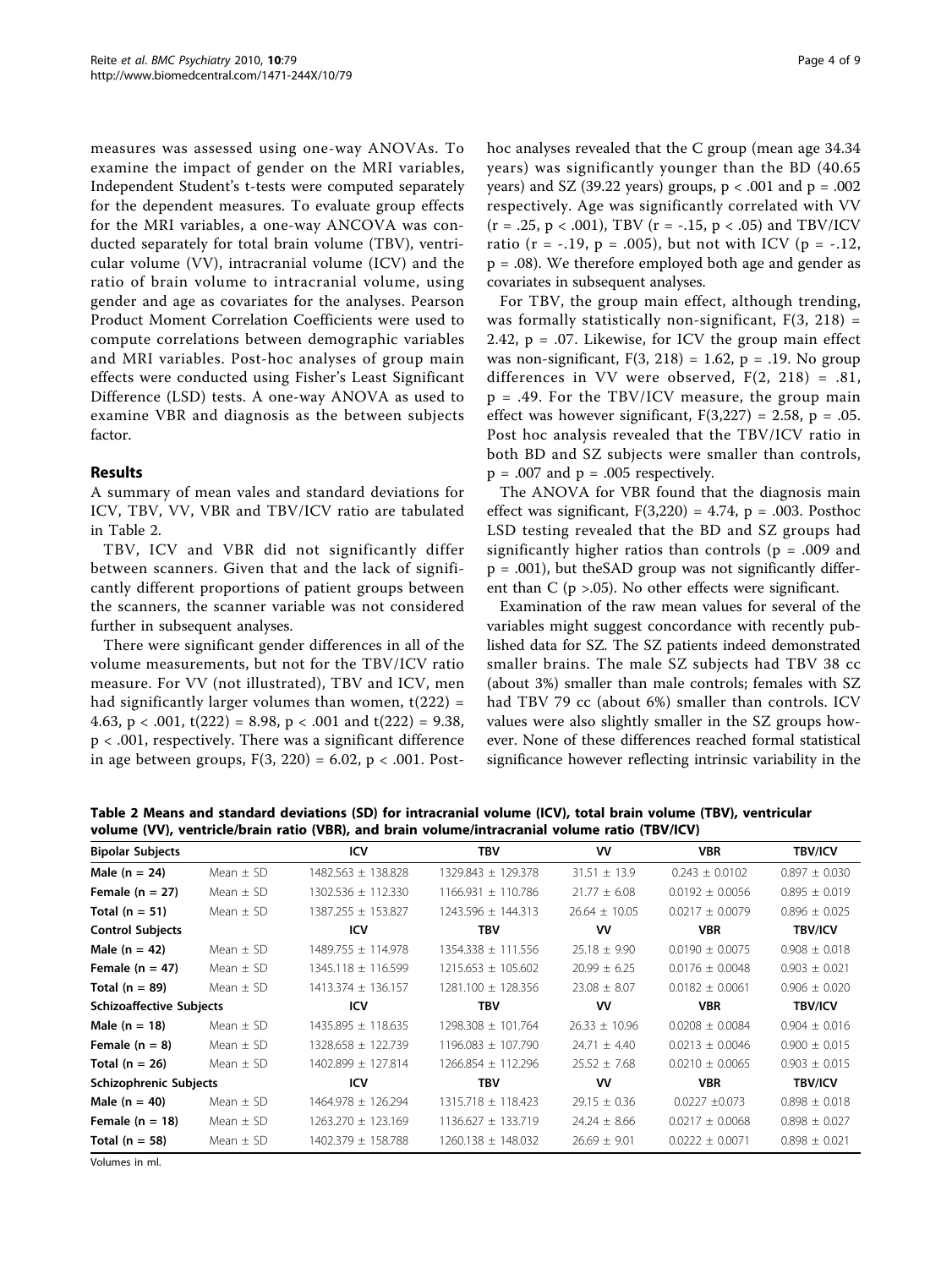measures. In the bipolar group, BP males had BV 8 cc larger than controls; BP females had brains 43 cc smaller than controls, and ventricular volumes were not different. Both male and female schizoaffective subjects had smaller raw mean BV than controls, but again the differences were not significant statistically, and their slightly smaller ICVs led to their BV/ICV ratios being essentially identical to controls. Their VV did not differ from controls. It is clear that rigorous statistical control exerts significant influence on the interpretation of means such as these in such subject cohorts.

We have included additional figures (Additional files [2](#page-7-0), [3, 4](#page-7-0) [&5\)](#page-7-0) containing raw data sets which illustrate the relationship of values for 1) brain volume, 2) ventricle/ brain ratio, 3) ventricular CSF volume, and 4) brain/ICV ratio to age.

## Discussion

Several issues must be considered as we discuss these findings. First might be how do our absolute values compare with previous published findings in the medical literature for these subject groups. For comparison, we chose recent publications utilizing thin contiguous MRI slices.

#### Comparisons of control volumes

With respect to control subjects, we examined how our values for TBV and ICV compare to TBV and ICV values extracted from 5 other published studies involving 243 normal subjects (comparison studies include those of Tanskannen [[12\]](#page-7-0), Narr [[13](#page-7-0)], Arango [[14\]](#page-7-0), Matsumae [\[15](#page-7-0)], and Blatter [[16\]](#page-7-0) These comparisons are illustrated in Table 3.

Our ICV and TBV means for both males and females were contained within the range of the means of these studies. Our ICV values differed by 0.3% in males, and 1.6%in females; for TBV our results differed by 0.2% in males, and 1.2% in females. All in all therefore, we believe the ICV and TBV in the control subjects in our study compare favorably with those reported by other investigators.

#### Comparisons of schizophrenia volumes

We compared our findings in patients with schizophrenia to published values in 3 other recent studies

reporting both BV and ICV in schizophrenia, those of Narr, [[13\]](#page-7-0), Arrango, [[14](#page-7-0)], and Tanskanen [[12\]](#page-7-0). These comparisons are illustrated in Table [4](#page-5-0).

Our values for both ICV and TBV are quite comparable with these other published values. The standard deviation in the several studies are all quite similar, and generally large - in the vicinity of 100-150 cc or about 8-12% of total brain volumes. For illustrative purposes, the mean of the means are also tabulated for comparison with individual study values.

Harrison in a 1999 review of the neuropathology of schizophrenia comments that despite over a hundred years of research on the topic, specifics remain obscure, with studies using meta-analyses most often supporting evidence of increased ventricular volume and selected decreases (cortex and hippocampus) in brain volume [[17\]](#page-7-0). Interestingly however, in the Harrison meta-analysis this difference did not emerge until the 50-60yo age group of men, and was equivocal in women before the age of 70, and our subject population was younger.

A meta-analysis by Woods and colleagues utilized data from 20 publications addressing ICV and TBV in SZ, involving a total of 1049 controls and 982 patients with TBV data, and 942 controls and 889 patients with extra cerebral volume (ECV). SZ patients demonstrated a TBV reduction of 34cc, and ECV increase of 14.1cc [[18\]](#page-7-0). These differences, while statistically significant, were small, pointing out that a very large N is necessary to establish such small differences as being significant. With brain volumes generally in the 1200-1400cc range, and standard deviations in the range of 100cc, a difference of 34cc represents about 3% of total TBV, or about one third of one typical standard deviation.

In light of two large meta-analyses reporting similar but quite small differences in TBV between NC and SZ patients, the question arises of why the large majority of early published studies utilizing relatively small Ns quite frequently reported statistically significant differences in relatively small subject groups. One issue is possible phenotypic drift, wherein the type of patient included in a given diagnostic cohort changes over time. Certainly the chronically hospitalized and non-medicated (from current standards) schizophrenic, possibly demented,

Table 3 Comparison charts for ICV and TBV - all in ml

| Author                 | Age range | Control male ICV          | <b>Control female ICV</b> | <b>Control male TBV</b> | <b>Control female TBV</b> |  |  |
|------------------------|-----------|---------------------------|---------------------------|-------------------------|---------------------------|--|--|
| Reite et al. this ms.  | $18 - 55$ | $(N = 42)$ 1490 $\pm$ 115 | $(N = 47)$ 1345 $\pm$ 117 | $1354 \pm 111$          | $1216 \pm 106$            |  |  |
| Tanskannen et al. 2009 | $33 - 35$ | $(N = 60)$ 1150 $\pm$ 114 | $(N = 40)$ 1378 ± 91      | $1351 \pm 101$          | $1215 \pm 88$             |  |  |
| Narr et al. 2003       | $33 - 35$ | $(N = 15)$ 1363 $\pm$ 135 | $(N = 13)$ 1244 $\pm$ 89  | $1273 \pm 129$          | $1168 \pm 81$             |  |  |
| Arango et al. 2008     | $33 - 35$ | $(N = 34)$ 1545 $\pm$ 133 | $(N = 32)$ 1333 ± 95      | $1424 \pm 137$          | $1220 \pm 91$             |  |  |
| Matsumae et al. 1996   | 24-80     | $(N = 26)$ 1469 $\pm$ 102 | $(N = 23)$ 1289 $\pm$ 111 | $1302 + 112$            | $1143 \pm 105$            |  |  |
| Blatter et al. 1996    | 36-45     | $(N = 17)$ 1546 $\pm$ 104 | $(N = 23)$ 1358 $\pm$ 113 | $1407 + 99$             | $1246 \pm 105$            |  |  |
| Mean of means          |           | 1494                      | 1324                      | 1352                    | 1201                      |  |  |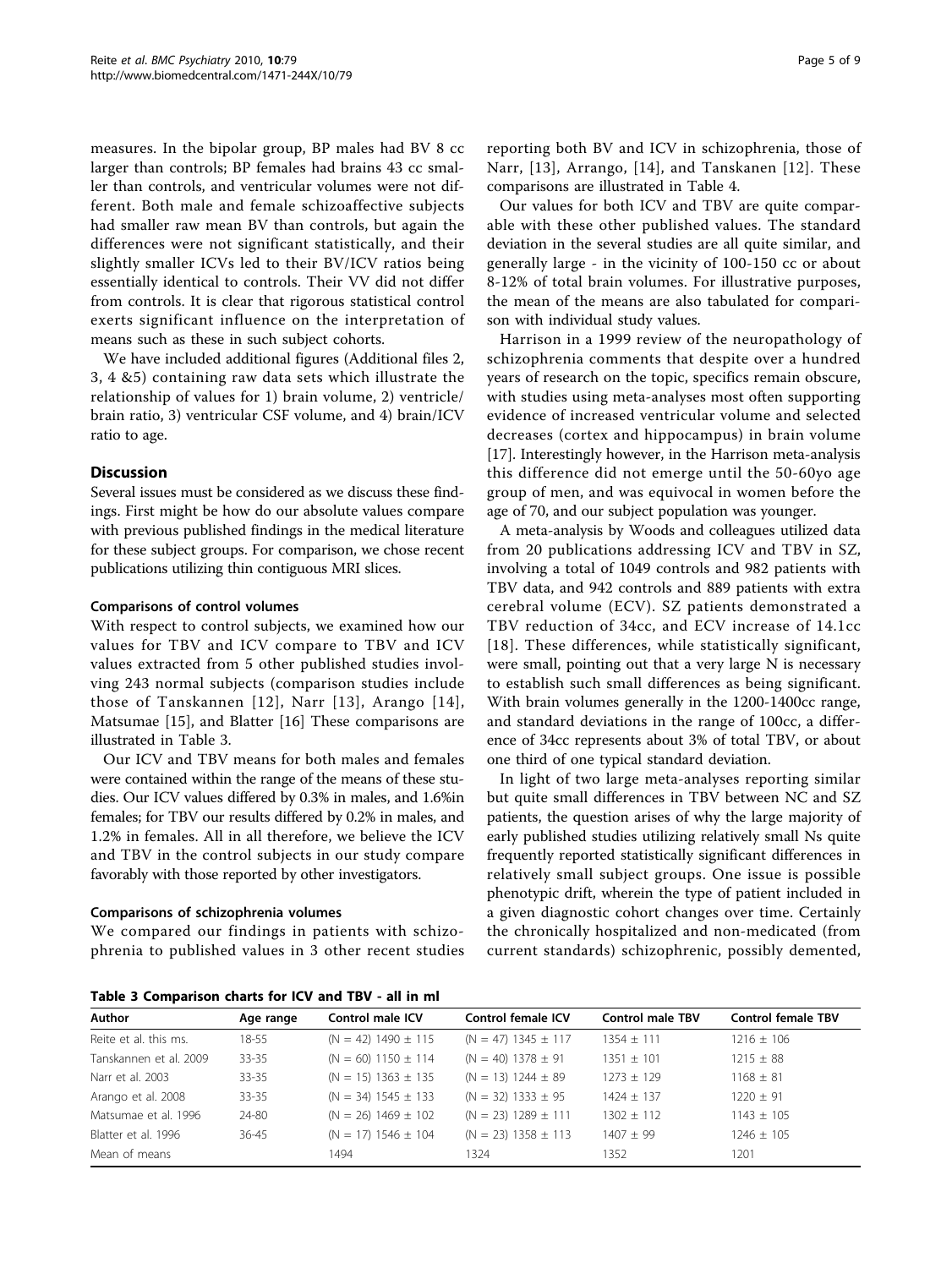| Author                 | Age range | Sz maleICV                | Sz female ICV             | Sz male TBV    | Sz female TBV  |
|------------------------|-----------|---------------------------|---------------------------|----------------|----------------|
| Reite et al, this ms.  | $18 - 55$ | $(N = 40)$ 1465 $\pm$ 126 | $(N = 18) 1263 \pm 123$   | $1316 \pm 118$ | $1137 \pm 134$ |
| Tanskannen et al. 2009 | 33-35     | $(N = 31)$ 1354 $\pm$ 125 | $(N = 23)$ 1365 $\pm$ 79  | $1328 + 110$   | $1182 \pm 73$  |
| Narr et al. 2003       | $33 - 35$ | $(N = 15)$ 1380 $\pm$ 118 | $(N = 10)$ 1237 $\pm$ 114 | $1268 + 110$   | $1152 + 97$    |
| Arango et al. 2008     | 33-35     | $(N = 64)$ 1507 $\pm$ 154 | $(N = 21)$ 1332 $\pm$ 119 | $1365 + 142$   | $1209 \pm 115$ |
| Mean of means          |           | 1426                      | 1299                      | 1319           | 1170           |

<span id="page-5-0"></span>Table 4 Comparison charts for schizophrenic (Sz) volumes - all in ml

individuals studied early in the last century are very different from the patients studied in this report, who are taking the latest antipsychotic medications, often can live independently, and are able to come to the lab by themselves either driving or taking public transportation. Thus both living environments as well as treatment medications of study populations differ substantially over time. Rosenzweig [[19\]](#page-7-0)was one of the first to demonstrate profound environmental effect on brain structure, and the remarkable plasticity of the brain in response to experience has been demonstrated on many levels [\[20\]](#page-7-0).

The possible role of medication has been difficult to accurately determine. There appear to be differences in the influence of typical versus atypical antipsychotics in grey matter volume changes in schizophrenia [\[21\]](#page-7-0), but reflections in total brain volume have not been reported. Older brain imaging studies tended to have less resolution because of slice thickness and related differences, although presumably such would only increase the variance in the data. Finally, might the "file drawer problem" [\[22](#page-7-0)] be playing a role, wherein only those studies reaching formal statistical significance get published, and the non-significant studies are relegated to the file drawer never to see the light of day? To the extent such a phenomena is present, the risk of meta-analyses being adversely impacted is also increased. Unfortunately there is yet no clear cut manner in which to examine the potential relevance of these issues.

With respect to VBR, we found SZ subjects had values significantly larger than controls, which is consonant with much of the published literature. One of the first observations in early imaging studies in SZ was evidence of larger ventricles, although again as with other variables the effect size seems to have diminished with time as Lewis has previously observed [[4\]](#page-7-0).

#### Comparison of bipolar volumes

The brain volume of patients with bipolar disorder has been less intensively studied. In an earlier study Harvey, comparing brain volume of 26 subjects with bipolar disorder with 48 schizophrenics and 34 controls, found no difference between bipolars and controls, although the schizophrenic group had smaller volumes [[23](#page-7-0)]. Friedman and colleagues studied cohorts of adolescents with schizophrenia and bipolar disorder compared to controls, and found evidence of decreases in brain volume when both patient groups were compared to controls, but the patient groups did not differ from each other [[24\]](#page-7-0). Hoge et al reported a meta-analysis of 7 studies meeting criteria and examining cerebral volume in bipolar disorder, and concluded that there was no evidence supporting reduced brain volume in bipolar disorder [[25\]](#page-7-0). A large meta-analysis published by McDonald et al 2004 systematically analyzed twenty six studies that investigated volumetric measurement on up to 404 bipolar patients. Their conclusions established that the volumes of most brain structures are preserved in bipolar disorder other than a noted association with rightsided ventricular enlargement [[26\]](#page-8-0). Our bipolar findings are not at variance with the aforementioned studies.

## TBV/ICV ratio finding

We found the TBV/ICV ratio to be decreased slightly but significantly in the SZ and BD (but not SAD) cohorts. These values are illustrated in Figure [1.](#page-6-0)

The finding is generally consistent with a small reduction in brain volume somewhere along the course of an illness, which, with preservation of the initial total ICV, leads to a decrease in the ratio of the two. The differences we found were in fact quite small - about 1% - or 12cc for a 1200 cc brain. Assuming the value is correct, its interpretation is uncertain, especially in light of little previous data supporting brain volume reductions in bipolar disorder, including this study.

## Comparison of schizoaffective volumes

The SAD group did not significantly differ from the normal control group on any variable. SAD is a diagnosis whose relationship to SZ or BD is not well understood. The proper categorization of SAD remains an enigma over seven decades after its initial description, and literature reviews to date have been able to contribute little clarity [[27](#page-8-0),[28](#page-8-0)], and some investigators have questioned the existence of the syndrome [\[29](#page-8-0)]. Abrams and colleagues [[30\]](#page-8-0) provide an extensive recent review of the history, phenomenology, neuropsychological, physiological and genetic studies pertinent to SAD and conclude that the signs and symptoms of SAD cross conventional categorical boundaries between affective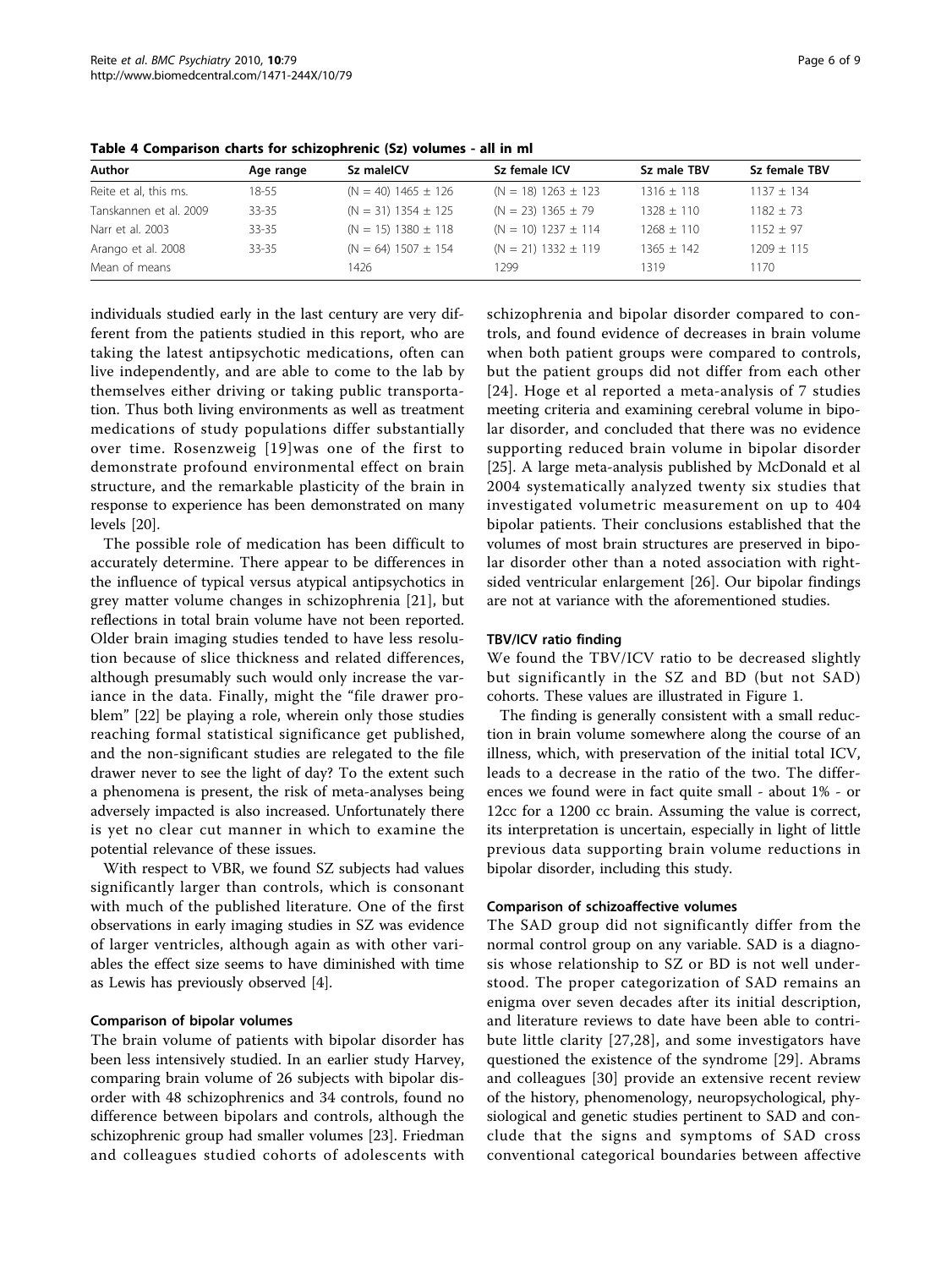<span id="page-6-0"></span>

and other (schizophreniform) psychotic disorders, and that the study and treatment of SAD subjects would likely benefit from a dimensional rather than a categorical approach [[30](#page-8-0)]. There is also an intrinsic confound in the diagnosis of SAD insofar as that a patients initially diagnosed as SZ may sometime later (perhaps years) develop and affective component (e.g. mania or psychotic depression) and thus the primary diagnosis may change to SAD. Once a SAD diagnosis is made however, it does not change to SZ.

Few published studies have examined SAD as an independent entity on the psychotic spectrum. Gruber and colleagues have suggested that relative preservation of articulatory rehearsal in verbal working memory in SAD as compared to SZ may constitute a neurocognitive endophenotype separating SAD from SZ [[31](#page-8-0)]. Martin et al have suggested that there may be subdivisions within the SAD classification based upon variation in genetic and physiological measures relating to possible endophenotypes [[32](#page-8-0),[33](#page-8-0)]. We have recently published MEG auditory evoked field based data supporting a biological difference between SAD and SZ possibly based upon relative preservation of neocortical inhibitory GABAergic interneuronal activity in SAD compared to SZ [[34\]](#page-8-0). Such published findings along with our observations in this report would support further evaluations of SAD as a possible independent entity.

## Methodological issues

The volumes reported in this paper were collected over some period of time. To address the issue of reproducibility and possible drift over time, we randomly selected 17 of the brains extending over a time period of 10 years. The brain volume initially obtained by the rater (ER) was compared to the automated brain volumes computed by the Brain Extraction Tool (not available when the study started). An intraclass correlation coefficient (ICC) was computed between the two ratings on this series of 17 scans, and the ICC was .95, indicating both consistency among methods and lack of drift over time.

Finally, the specific methods utilized to estimate brain volume may well contribute significantly to overall volume estimates obtained from an experimental cohort and such methods have varied over time. For example earlier MRI studies frequently had relatively thick (e.g. 3-5 mm) sometimes non-contiguous slices which would contribute to variability of outcome measures. As computer power increased and image analysis software became more sophisticated, visually guided hand based cutting of structures, which is intrinsically very labor intensive, has been largely replaced by computerized image analysis with sophisticated algorithms based upon pixel intensity and rules of logic greatly facilitating automated analysis. Such methods lead to greater opportunity find specific brain regions associated with specific conditions at the expense of far greater statistical complexity as well as some uncertainty about accuracy of computer delineated structural volumes based primarily upon logic and pixel intensity. We believe this study may be the largest utilizing thin contiguous MRI slices and visually guided segmentation of the entire brain. Clearly such methodological differences may contribute to some of the variability of results reported in the literature, although precisely how much would be very difficult to estimate.

## Conclusions

In conclusion this study, although including a sizeable number of subjects, failed to demonstrate statistically significant differences in TBV between the three major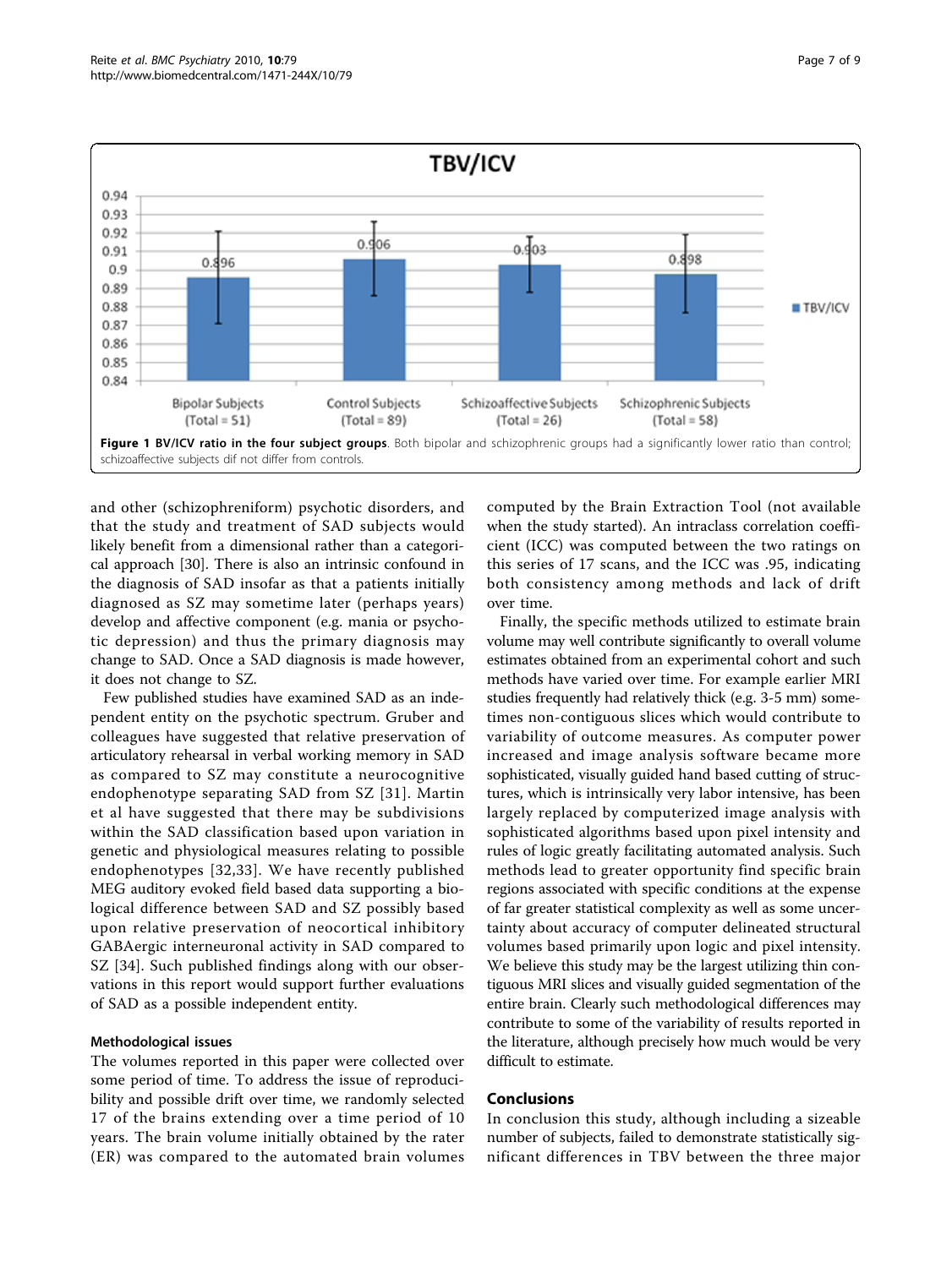<span id="page-7-0"></span>groups of severe mental illness studied, although two groups (SZ and BD) demonstrated increased VBR, and the same two group demonstrated slight increases in TBV/ ICV ratios. Although absolute raw data indicated brains in male SZ subjects were about 3% smaller than control brains, this failed to reach formal statistical significance. No findings in SAD subjects differed significantly from NC subjects, which along with other data discussed suggest further studies of SAD as a separate entity on the psychotic spectrum might be warranted. These findings should not, or course, be interpreted as supporting no difference in intrinsic brain structure in the psychotic disorders, as more refined neurohistological and computer derived neuroanatomical parcellation have suggested that such differences both exist and may be replicable, especially in SZ [\[35](#page-8-0)]. It may be some time however until such findings are useful in the definition of the single subject's pathology, treatment planning, and prognosis.

## Additional material

[Additional file 1: A](http://www.biomedcentral.com/content/supplementary/1471-244X-10-79-S1.DOC)ddendum to methods. Brief description of how dura was determined at the base of the brain in those posterior brain regions close foramen magnum.

[Additional file 2: T](http://www.biomedcentral.com/content/supplementary/1471-244X-10-79-S2.PDF)otal brain volume vs. age. Scatter plot of total brain volume (ml) vs. age (years).

[Additional file 3: V](http://www.biomedcentral.com/content/supplementary/1471-244X-10-79-S3.PDF)entricleBrainRatio vs. Age. Scatter plot of ventricle brain ratio vs. age (years).

[Additional file 4: V](http://www.biomedcentral.com/content/supplementary/1471-244X-10-79-S4.PDF)entricular CSF volume vs. age. Scatter plot of ventricular CSF volume (ml) vs. age (years).

[Additional file 5: B](http://www.biomedcentral.com/content/supplementary/1471-244X-10-79-S5.PDF)rain ICV Ratio vs Age. Scatter plot of Brain/ICV ratio vs. age (years).

#### Acknowledgements

This research was supported by USPHS grants No. MH47476, MH64502, and MH 088623.

#### Author details

<sup>1</sup>Department of Psychiatry, University of Colorado Denver, Aurora CO, USA. <sup>2</sup>Eglin AFB Hospital, Ft Walton Beach, FL, USA. <sup>3</sup>Radiology Department, Denver VAMC, Denver, CO, USA.

#### Authors' contributions

MR was Principal Investigator on the NIH grants that funded this research, and was responsible for the overall design and interpretation of the findings. ER personally segmented all MRI structures over the course of the study, and contributed to the literature review and discussion of how these findings relate to previously published findings by other laboratories. DC initiated and performed those computer analytic techniques used to clarify and improve resolution of several of the brain volume variable, and maintained the final data base contributing to the manuscript. PT supervised overall accuracy and comparability of imaging across the several MRI laboratories, and contributed to the final data analysis and manuscript preparation. DR was responsible for supervision of experimental design and final data analysis. ES was responsible for training in neuroanatomy and monitoring accuracy of image outlines. All authors have read and approved the final manuscript.

#### Competing interests

None of the authors have interests that compete with the data presented and discussed in his manuscript.

Received: 1 December 2009 Accepted: 11 October 2010 Published: 11 October 2010

#### References

- 1. Dandy WE: [Roentgenography of the brain after injection of air into the](http://www.ncbi.nlm.nih.gov/pubmed/17864170?dopt=Abstract) [spinal canal.](http://www.ncbi.nlm.nih.gov/pubmed/17864170?dopt=Abstract) Ann Surg 1919, 70:397-400.
- 2. Moore MT, Nathan D, Elliot AR, Laubach C: Encephalographic studies in mental disease. American Journal of Psychiatry 1935, 92:43-67.
- 3. Haug JO: [Pneumoencephalographic studies in mental disease.](http://www.ncbi.nlm.nih.gov/pubmed/13894598?dopt=Abstract) Acta Psychiatrica Scandinavica 1962, 38:1-104.
- 4. Lewis SW: [Computerised tomography in schizophrenia 15 years on.](http://www.ncbi.nlm.nih.gov/pubmed/2132566?dopt=Abstract) Br J Psychiatry Suppl 1990, 16-24.
- 5. Internet Brain Volume Database. [\[http://www.cma.mgh.harvard.edu/ibvd](http://www.cma.mgh.harvard.edu/ibvd)].
- 6. DeLisi LE: [Regional brain volume change over the life-time course of](http://www.ncbi.nlm.nih.gov/pubmed/10628530?dopt=Abstract) [schizophrenia.](http://www.ncbi.nlm.nih.gov/pubmed/10628530?dopt=Abstract) J Psychiatr Res 1999, 33:535-541.
- McDonald C, Bullmore ET, Sham PC, Chitnis X, Wickham H, Bramon E, et al: [Association of genetic risks for schizophrenia and bipolar disorder with](http://www.ncbi.nlm.nih.gov/pubmed/15466670?dopt=Abstract) [specific and generic brain structural endophenotypes.](http://www.ncbi.nlm.nih.gov/pubmed/15466670?dopt=Abstract) Arch Gen Psychiatry 2004, 61:974-984.
- 8. Annett M: [Handedness and cerebral dominance: the right shift theory.](http://www.ncbi.nlm.nih.gov/pubmed/9813794?dopt=Abstract) J Neuropsychiatry Clin Neurosci 1998, 10:459-469.
- 9. IDL software package. [[http://www.ittvis.com/IDL\]](http://www.ittvis.com/IDL).
- 10. FSL fast segmenetation software. [\[http://www.fmrib.ox.ac.uk/fsl/fast4/](http://www.fmrib.ox.ac.uk/fsl/fast4/index.html) [index.html\]](http://www.fmrib.ox.ac.uk/fsl/fast4/index.html).
- 11. Hammer high dimensional warping software. [[http://www.rad.upenn.edu/](http://www.rad.upenn.edu/sbia) [sbia\]](http://www.rad.upenn.edu/sbia).
- 12. Tanskanen P, Haapea M, Veijola J, Miettunen J, Jarvelin MR, Pyhtinen J, et al: [Volumes of brain, grey and white matter and cerebrospinal fluid in](http://www.ncbi.nlm.nih.gov/pubmed/19853416?dopt=Abstract) [schizophrenia in the Northern Finland 1966 Birth Cohort: an](http://www.ncbi.nlm.nih.gov/pubmed/19853416?dopt=Abstract) [epidemiological approach to analysis.](http://www.ncbi.nlm.nih.gov/pubmed/19853416?dopt=Abstract) Psychiatry Res 2009, 174:116-120.
- 13. Narr KL, Sharma T, Woods RP, Thompson PM, Sowell ER, Rex D, et al: [Increases in regional subarachnoid CSF without apparent cortical gray](http://www.ncbi.nlm.nih.gov/pubmed/14638587?dopt=Abstract) [matter deficits in schizophrenia: modulating effects of sex and age.](http://www.ncbi.nlm.nih.gov/pubmed/14638587?dopt=Abstract) Am J Psychiatry 2003, 160:2169-2180.
- 14. Arango C, McMahon RP, Lefkowitz DM, Pearlson G, Kirkpatrick B, Buchanan RW: [Patterns of cranial, brain and sulcal CSF volumes in male](http://www.ncbi.nlm.nih.gov/pubmed/18201875?dopt=Abstract) [and female deficit and nondeficit patients with schizophrenia.](http://www.ncbi.nlm.nih.gov/pubmed/18201875?dopt=Abstract) Psychiatry Res 2008, 162:91-100.
- 15. Matsumae M, Kikinis R, Morocz IA, Lorenzo AV, Sandor T, Albert MS, et al: [Age-related changes in intracranial compartment volumes in normal](http://www.ncbi.nlm.nih.gov/pubmed/8847593?dopt=Abstract) [adults assessed by magnetic resonance imaging.](http://www.ncbi.nlm.nih.gov/pubmed/8847593?dopt=Abstract) J Neurosurg 1996, 84:982-991.
- 16. Blatter DD, Bigler ED, Gale SD, Johnson SC, Anderson CV, Burnett BM, et al: [Quantitative volumetric analysis of brain MR: normative database](http://www.ncbi.nlm.nih.gov/pubmed/7726068?dopt=Abstract) [spanning 5 decades of life.](http://www.ncbi.nlm.nih.gov/pubmed/7726068?dopt=Abstract) AJNR Am J Neuroradiol 1995, 16:241-251.
- 17. Harrison PJ: [The neuropathology of schizophrenia. A critical review of](http://www.ncbi.nlm.nih.gov/pubmed/10219775?dopt=Abstract) [the data and their interpretation.](http://www.ncbi.nlm.nih.gov/pubmed/10219775?dopt=Abstract) Brain 1999, 122(Pt 4):593-624.
- 18. Woods BT, Ward KE, Johnson EH: [Meta-analysis of the time-course of](http://www.ncbi.nlm.nih.gov/pubmed/15653264?dopt=Abstract) [brain volume reduction in schizophrenia: implications for pathogenesis](http://www.ncbi.nlm.nih.gov/pubmed/15653264?dopt=Abstract) [and early treatment.](http://www.ncbi.nlm.nih.gov/pubmed/15653264?dopt=Abstract) Schizophr Res 2005, 73:221-228.
- 19. Rosenzweig MR, Bennett EL, Diamond MC: [Effects of differential](http://www.ncbi.nlm.nih.gov/pubmed/5630765?dopt=Abstract) [environments on brain anatomy and brain chemistry.](http://www.ncbi.nlm.nih.gov/pubmed/5630765?dopt=Abstract) Proc Annu Meet Am Psychopathol Assoc 1967, 56:45-56.
- 20. Kolb B, Whishaw IQ: [Brain plasticity and behavior.](http://www.ncbi.nlm.nih.gov/pubmed/9496621?dopt=Abstract) Annu Rev Psychol 1998, 49:43-64.
- 21. Lieberman JA, Tollefson GD, Charles C, Zipursky R, Sharma T, Kahn RS, et al: [Antipsychotic drug effects on brain morphology in first-episode](http://www.ncbi.nlm.nih.gov/pubmed/15809403?dopt=Abstract) [psychosis.](http://www.ncbi.nlm.nih.gov/pubmed/15809403?dopt=Abstract) Arch Gen Psychiatry 2005, 62:361-370.
- 22. Rosenthal R: The "file drawer problem" and tolerance for null results. Psychol Bull 1979, 86:638-641.
- 23. Harvey I, Persaud R, Ron MA, Baker G, Murray RM: [Volumetric MRI](http://www.ncbi.nlm.nih.gov/pubmed/7991751?dopt=Abstract) [measurements in bipolars compared with schizophrenics and healthy](http://www.ncbi.nlm.nih.gov/pubmed/7991751?dopt=Abstract) [controls.](http://www.ncbi.nlm.nih.gov/pubmed/7991751?dopt=Abstract) Psychol Med 1994, 24:689-699.
- 24. Friedman L, Findling RL, Kenny JT, Swales TP, Stuve TA, Jesberger JA, et al: [An MRI study of adolescent patients with either schizophrenia or bipolar](http://www.ncbi.nlm.nih.gov/pubmed/10394476?dopt=Abstract) [disorder as compared to healthy control subjects \[published erratum](http://www.ncbi.nlm.nih.gov/pubmed/10394476?dopt=Abstract) [appears in Biol Psychiatry 1999 Aug 15;46\(4\):following 584\].](http://www.ncbi.nlm.nih.gov/pubmed/10394476?dopt=Abstract) Biol Psychiatry 1999, 46:78-88.
- 25. Hoge EA, Friedman L, Schulz SC: [Meta-analysis of brain size in bipolar](http://www.ncbi.nlm.nih.gov/pubmed/10374652?dopt=Abstract) [disorder.](http://www.ncbi.nlm.nih.gov/pubmed/10374652?dopt=Abstract) Schizophr Res 1999, 37:177-181.